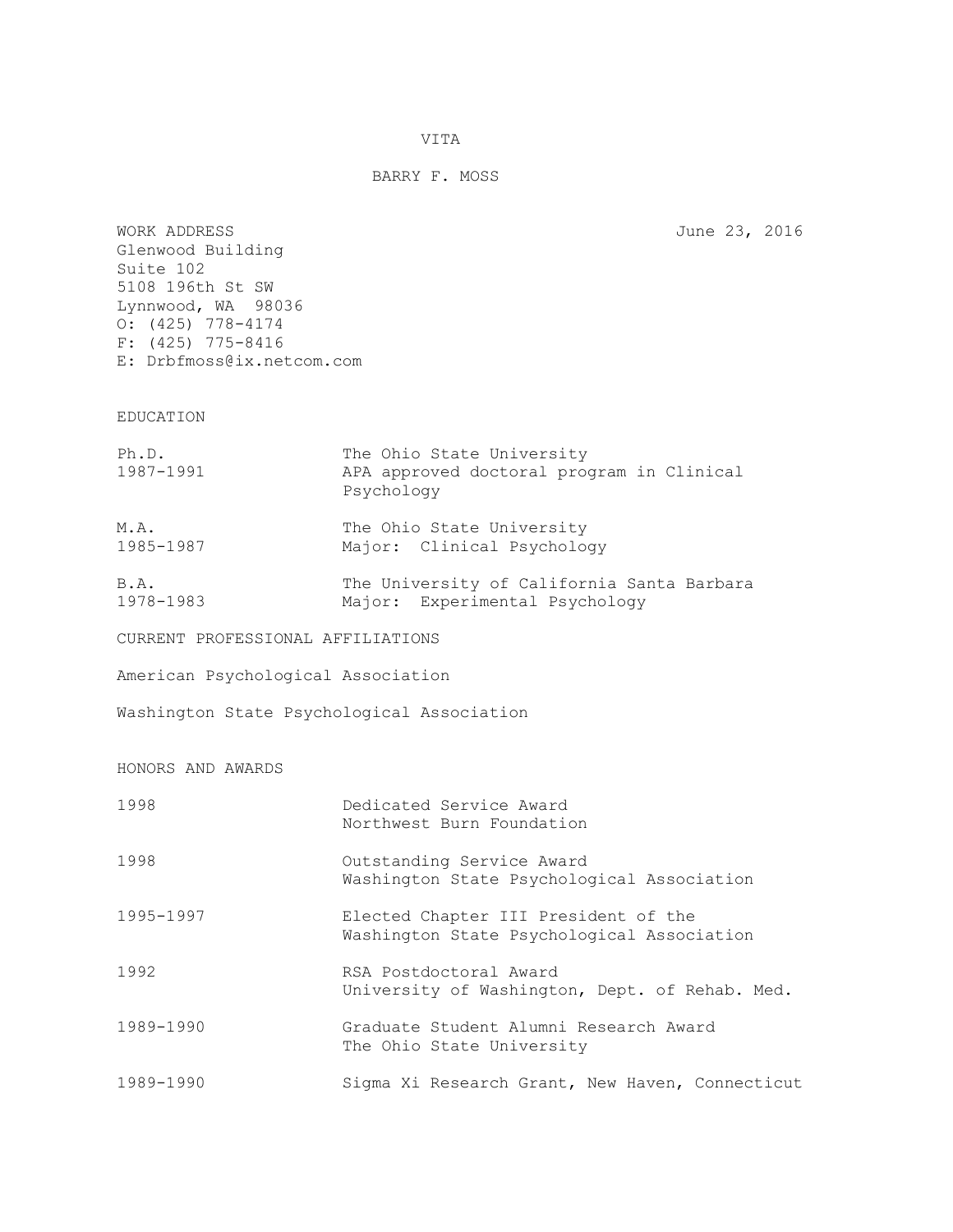| 1986-present                                            | The Honor Society of Phi Kappa Phi,<br>The Ohio State University                                                                                                                                                                                                                               |
|---------------------------------------------------------|------------------------------------------------------------------------------------------------------------------------------------------------------------------------------------------------------------------------------------------------------------------------------------------------|
| 1983                                                    | Graduation with High Honors and Distinction in the<br>Major, The University of California, Santa Barbara                                                                                                                                                                                       |
| 1983                                                    | Morgan Award Fund: Research Promise in psychology,<br>The University of California, Santa Barbara                                                                                                                                                                                              |
| 1983                                                    | Scroll of Recognition for Honors Research,<br>The University of California, Santa Barbara                                                                                                                                                                                                      |
| 1982                                                    | Presidential Undergraduate Fellowship Research<br>Award, The University of California, Santa Barbara                                                                                                                                                                                           |
| 1981-1983                                               | Dean's List Scholar, The University of California,<br>Santa Barbara                                                                                                                                                                                                                            |
| 1981-1983                                               | J & I Cambell Academic Scholarship,<br>The University of California, Santa Barbara                                                                                                                                                                                                             |
| CLINICAL FIELDWORK                                      |                                                                                                                                                                                                                                                                                                |
| July 1991-<br>present                                   | POSTDOCTORAL EXPERIENCE                                                                                                                                                                                                                                                                        |
| July 1991-<br>present                                   | Private Practice. Individual, couples, family,<br>& group therapies. Relationship issues, domestic<br>violence, stress, grief, depression, anxiety<br>phobias, panic, PTSD, OCD, pain control,<br>rehabilitation issues, addiction, sex therapy,<br>identity issues, and psychometric testing. |
| November 1991-<br>November 1992<br>Postdoctoral Fellow. | Rehabilitation Psychology Service, University<br>of Washington, Harborview Medical Center.<br>Individual, family, and group therapy, behavioral<br>medicine, consultation, crisis counseling,                                                                                                  |

- hypnotherapy, and psychological test interpretation with head trauma, stroke, spinal cord injured, and burn patients.
- July 1990- APA ACCREDITED CLINICAL INTERNSHIP EXPERIENCE<br>July 1991 University of Washington, School of Medicine University of Washington, School of Medicine September 1985- GRADUATE SCHOOL FIELD EXPERIENCE June 1990 The Ohio State University - APA accredited